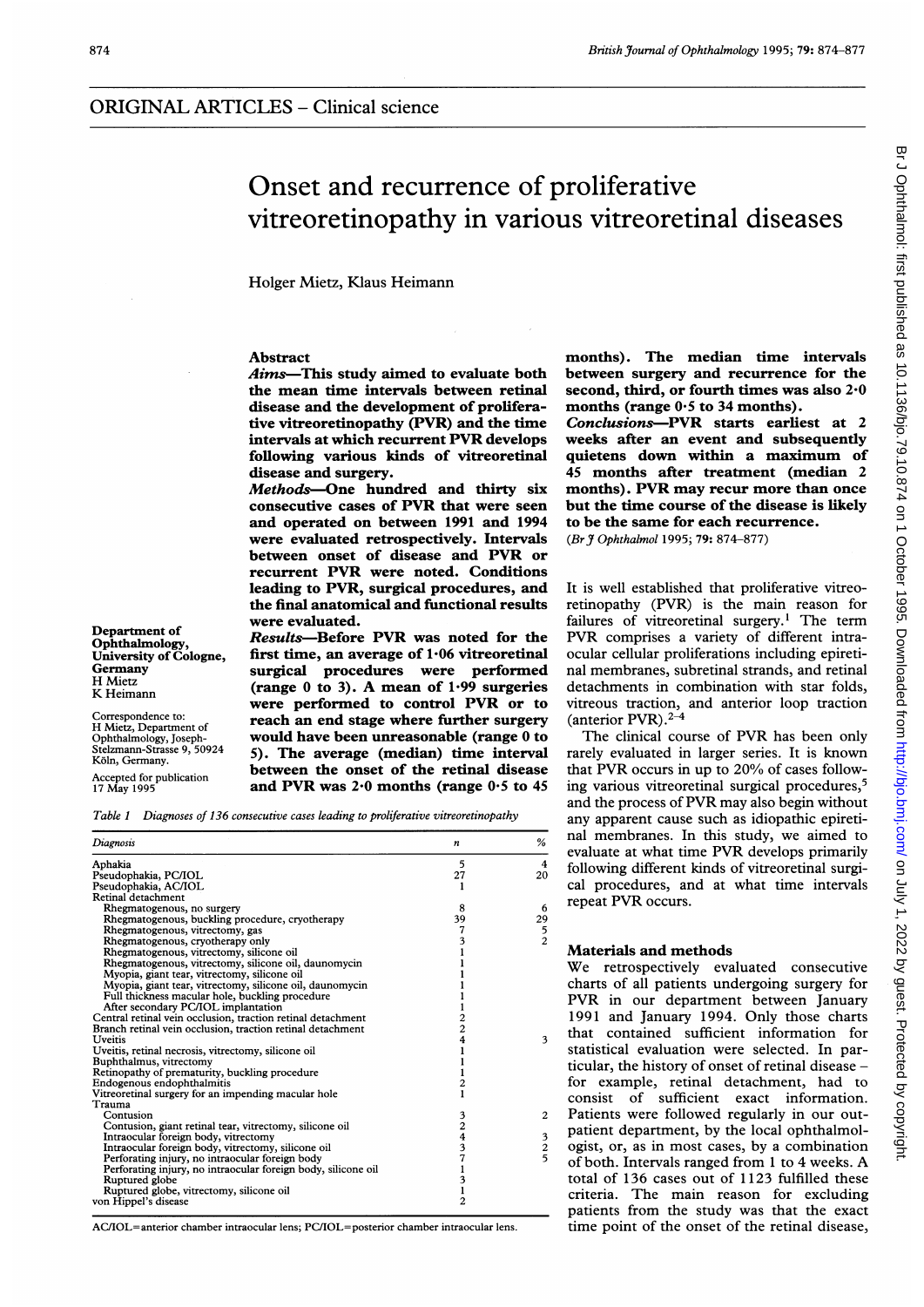Table 2 Number of vitreoretinal surgical procedures before the development of proliferative vitreoretinopathy (average,  $1.06$ 

| Number of surgical procedures | Cases (n) | %  |
|-------------------------------|-----------|----|
|                               | 23        |    |
|                               | 87        | 64 |
|                               | 20        | 15 |
|                               | o         |    |

Table 3 Number of surgical procedures performed in each case ( $n=136$ ) to control proliferative vitreoretinopathy (average,  $1.99$ )

| Number of surgical interventions | Cases (n) | %  |
|----------------------------------|-----------|----|
|                                  |           |    |
|                                  | 55        | 40 |
|                                  | 37        | 27 |
| 3                                | 31        | 23 |
|                                  |           | 8  |
|                                  |           |    |

or that the exact time of onset of PVR were not clearly documented. In many cases, patients were referred from the local ophthalmologist with recurrent PVR, and the exact time point of onset was unclear.

The group consisted of 42 females and 94 males. All patients were white. The average age of the females at the time of the first surgery for PVR was  $60.1$  years (range 25 to 82 years); the average age of the males at the time of their first surgery for PVR was 49 <sup>7</sup> years (range <sup>7</sup> to 81 years).

The charts were evaluated for the time course of PVR and the incidence of recurrence following surgical procedures which are routinely used today. We did not evaluate charts before 1991 when some of today's refined techniques were not available. As a consequence of this, the follow up was limited in some of the cases. The surgical techniques routinely used included scleral buckling procedures in combination with cryotherapy or laser photocoagulation, pars plana vitrectomy, the use of heavy liquids (perfluorcarbon liquid, PFCL), the use of daunomycin, endolaser photocoagulation, mobilisation of the retina, retinectomies and retinotomies, and intraocular silicone oil tamponades which were usually intended to be only temporary.

We believe that practically all patients who developed complications were referred back to our department as there are only few options in the area.

#### Results

The different reasons which led to PVR in the cases evaluated are listed in Table 1.

In most cases (83%), vitreoretinal procedures had been performed before the development of PVR. In 64%, one surgical procedure had been carried out before the complication

Table 4 Time intervals between trauma and occurrence of proliferative vitreoretinopathy (PVR) and between surgery for PVR and recurrent PVR

| Time interval between                    | Median (months) | Number | Range (months) |
|------------------------------------------|-----------------|--------|----------------|
| Retinal disease and primary PVR          | 2.0             | 136    | $0.5 - 45$     |
| First surgery for PVR and recurrent PVR  | 2.0             | 82     | $0.5 - 27$     |
| Second surgery for PVR and recurrent PVR | 2.0             | 33     | $0.5 - 34$     |
| Third surgery for PVR and recurrent PVR  | 2.0             | 13     | $1 - 5$        |
| Fourth surgery for PVR and recurrence    | 2.0             |        | 2.0            |

of PVR and <sup>a</sup> maximum of three procedures was noted in a total of six cases (4%) (Table 2).

To control PVR or to reach an end stage where no further surgical intervention was considered, an average of  $1.99$  surgical procedures were performed (Table 3). In one case no surgery was necessary because a peripheral localised epiretinal proliferation was present with a circumscribed small retinal detachment, without a retinal hole, that did not progress over time. A single surgical procedure was sufficient to control PVR in 40% of the cases, a second major procedure had to be performed in 27%; a total of three to five procedures were carried out less frequently.

The time intervals between the occurrence of the retinal disease or a surgical procedure and the development or recurrence of PVR are listed in Table 4 and shown graphically in Figures <sup>1</sup> to 4. The minimum time interval was 0\*5 months. The development of primary PVR occurred in a range between 0-5 and 45 months. However, within the first 3 months, 79% of PVR developed, and 90% within the first 6 months. The statistical median time intervals between onset of retinal disease and primary PVR as well as the time intervals between surgery for PVR and the recurrences was always 2-0 months. This may represent the time after surgery when there is the highest risk for development of PVR.

Selecting only those cases with a rhegmatogenous retinal detachment  $(n=104)$ , the median time intervals were similar (Table 5).

For the statistical evaluation of the average time intervals between onset of retinal disease or surgery and PVR or recurrent PVR, we calculated the median rather than the mean, because the distribution of the individual time intervals did not follow a Gaussian distribution.

The average follow up after the last surgery in each case was a median of 4 months (range 2-61 months). This time was relatively short in some cases, because we included in this study only those patients who had been recently operated on with the most advanced surgical techniques.

Both the severity of cases in this study and the difficulties of treatment of PVR may be reflected by the fact that an average of two surgical procedures were necessary either to successfully control PVR or to reach an end stage where no further surgical intervention seemed favourable (Table 2). In only one case was a circumscribed traction retinal detachment caused by PVR stable, and no surgery was performed. In most cases up to three major surgical procedures were necessary (23-40%). In a few cases more surgical procedures were performed, with <sup>a</sup> maximum of five. The number of procedures was higher in those cases where the retinal situation was first stabilised with silicone oil, and a recurrent detachment followed the removal of the silicone oil after a period of time.

#### Discussion

Most clinical studies available state only that PVR develops following retinal detachment or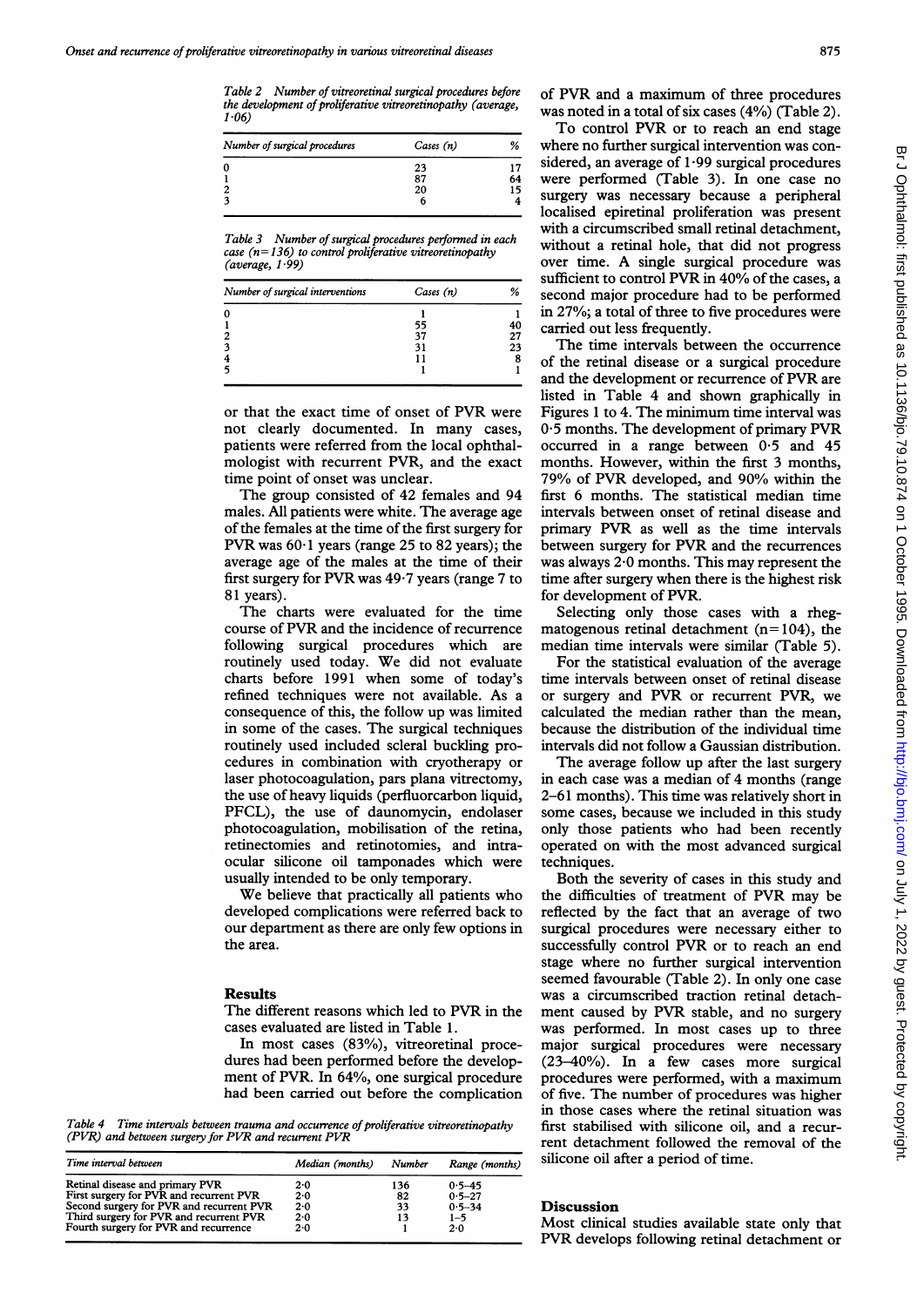

Figure 1 Frequency of primary proliferative vitreoretinopathy in relation to the time course  $(n=135)$ .



Figure 2 Frequency of recurrent proliferative vitreoretinopathy in relation to the time course  $(n=82)$ .

after surgery for retinal detachment, but not the exact time course of the disease.<sup>167</sup> We were interested to know whether the second or third recurrence of PVR follows <sup>a</sup> different time frame, or whether the disease process is always similar once it has started. This could be important in cases where further surgical procedures are planned - for example, secondary implantation of intraocular lenses.<sup>8</sup>

Most of the situations in which PVR developed in this study were cases after surgery for rhegmatogenous retinal detachments, performing scleral buckling procedures and cryotherapy, pseudophakic retinal detachments, and rhegmatogenous retinal detachments which had not yet been operated on. The list of diagnoses leading to PVR is long, and also rare cases like von Hippel's disease and uveitis were included (Table 1). Interestingly,

Table 5 Time intervals between trauma and occurrence of proliferative vitreoretinopathy (PVR) and between surgery for PVR and recurrent PVR for cases with rhegmatogenous retinal detachment only

| Time interval between                    | Median (months) | Number | Range (months) |
|------------------------------------------|-----------------|--------|----------------|
| Onset of retinal disease and primary PVR | $2 - 0$         | 104    | $0.5 - 45$     |
| First surgery for PVR and recurrent PVR  | 2.0             | 63     | $0.5 - 22$     |
| Second surgery for PVR and recurrent PVR | 2.0             | 22     | $1 - 6$        |
| Third surgery for PVR and recurrent PVR  | $2 - 0$         |        | $1 - 5$        |
| Fourth surgery for PVR and recurrence    | 2.0             |        |                |



50

Figure 3 Frequency of proliferative vitreoretinopathy recurring for the second time in relation to the time course  $(n=33)$ 



Figure 4 Frequency of proliferative vitreoretinopathy recurring for the third time in relation to the time course  $(n=13)$ .

the number of surgical procedures before the development of PVR was variable. While in some cases there was no preceding surgery, there were up to three surgical procedures to treat retinal detachment before the complication of PVR. In the majority of cases (64%), PVR developed after the first vitreoretinal surgical procedure (Table 2).

The time intervals between the onset of the retinal disease and the occurrence of PVR were similar in all cases. The concordance of these results is surprising given the large number of cases and heterogeneity of underlying diseases. In <sup>a</sup> few of the cases where PVR developed for the first or second time, the time intervals were long with a time lapse of up to 45 and 27 months, respectively, It may be speculated that in these instances where PVR developed after more than 12 months, <sup>a</sup> new stimulus caused the recurrence rather than a recurrence related to the original disease after that time. However, we do not have enough data to prove this assumption, although it seems very likely.

In summary, judging from these results, PVR develops in the vast majority within the first 2 months both after onset of retinal disease and for recurrences. It seems that these recurrences follow a similar time frame as the